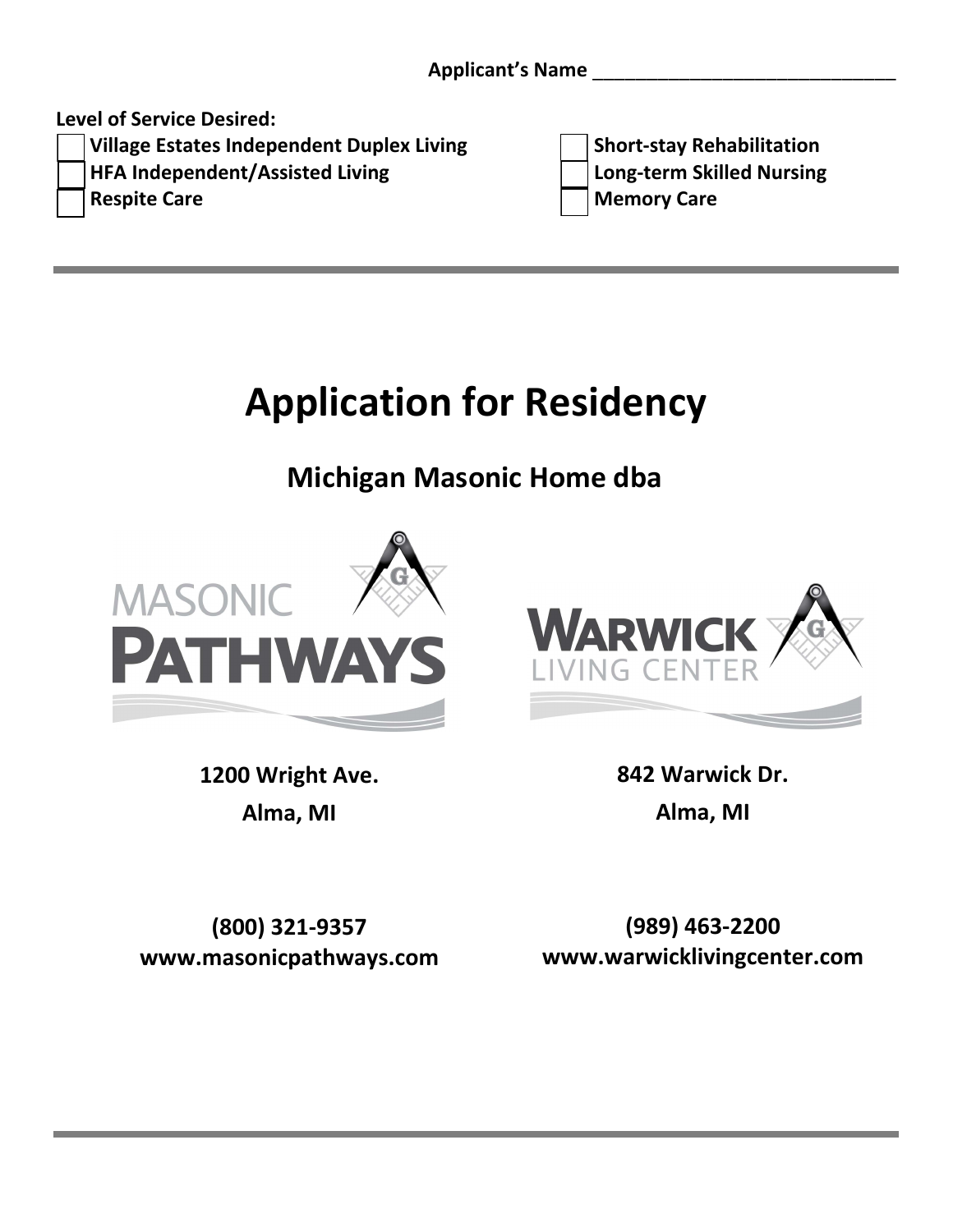# **Application for Residency**

|                                        | If other than applicant, who will be responsible for payment of monthly invoices?                                                                                                                                                    |
|----------------------------------------|--------------------------------------------------------------------------------------------------------------------------------------------------------------------------------------------------------------------------------------|
|                                        |                                                                                                                                                                                                                                      |
| <b>Applicant Information</b>           | <u> 1989 - Jan Samuel Barbara, marka a shekara ta 1989 - An tsara tsara tsara tsara tsara tsara tsara tsara tsar</u>                                                                                                                 |
|                                        |                                                                                                                                                                                                                                      |
|                                        |                                                                                                                                                                                                                                      |
| Nickname:                              |                                                                                                                                                                                                                                      |
| Date of Birth:                         |                                                                                                                                                                                                                                      |
| <b>Current Address:</b>                |                                                                                                                                                                                                                                      |
| Street and/or Post Office Box          | <u> 1980 - Andrea Andrew Maria (h. 1980).</u>                                                                                                                                                                                        |
|                                        |                                                                                                                                                                                                                                      |
| City                                   | Zip Code<br>State                                                                                                                                                                                                                    |
| Home Phone #: ( )                      |                                                                                                                                                                                                                                      |
|                                        | Employment Status:   Currently Employed   Retired Date Retired:                                                                                                                                                                      |
|                                        |                                                                                                                                                                                                                                      |
| Occupation:                            | <u> Alexandria de la contrada de la contrada de la contrada de la contrada de la contrada de la contrada de la c</u>                                                                                                                 |
| Father's Full Name:                    | <u>and the state of the state of the state of the state of the state of the state of the state of the state of the state of the state of the state of the state of the state of the state of the state of the state of the state</u> |
| Mother's Maiden Name:                  | and the control of the control of the control of the control of the control of the control of the control of the                                                                                                                     |
|                                        |                                                                                                                                                                                                                                      |
| Are you a current Michigan resident?   | If yes, since when?<br>Yes<br>No                                                                                                                                                                                                     |
| Are you a U.S. Citizen?<br>No<br>  Yes |                                                                                                                                                                                                                                      |
| American Indian<br>Race:               | Caucasian                                                                                                                                                                                                                            |
|                                        |                                                                                                                                                                                                                                      |
| Asian                                  | Hispanic                                                                                                                                                                                                                             |
| African American                       | Other<br><u> 1980 - Jan Samuel Barbara, politik eta politik eta politik eta politik eta politik eta politik eta politik e</u>                                                                                                        |
| Do you have any religious preferences? | Please list:                                                                                                                                                                                                                         |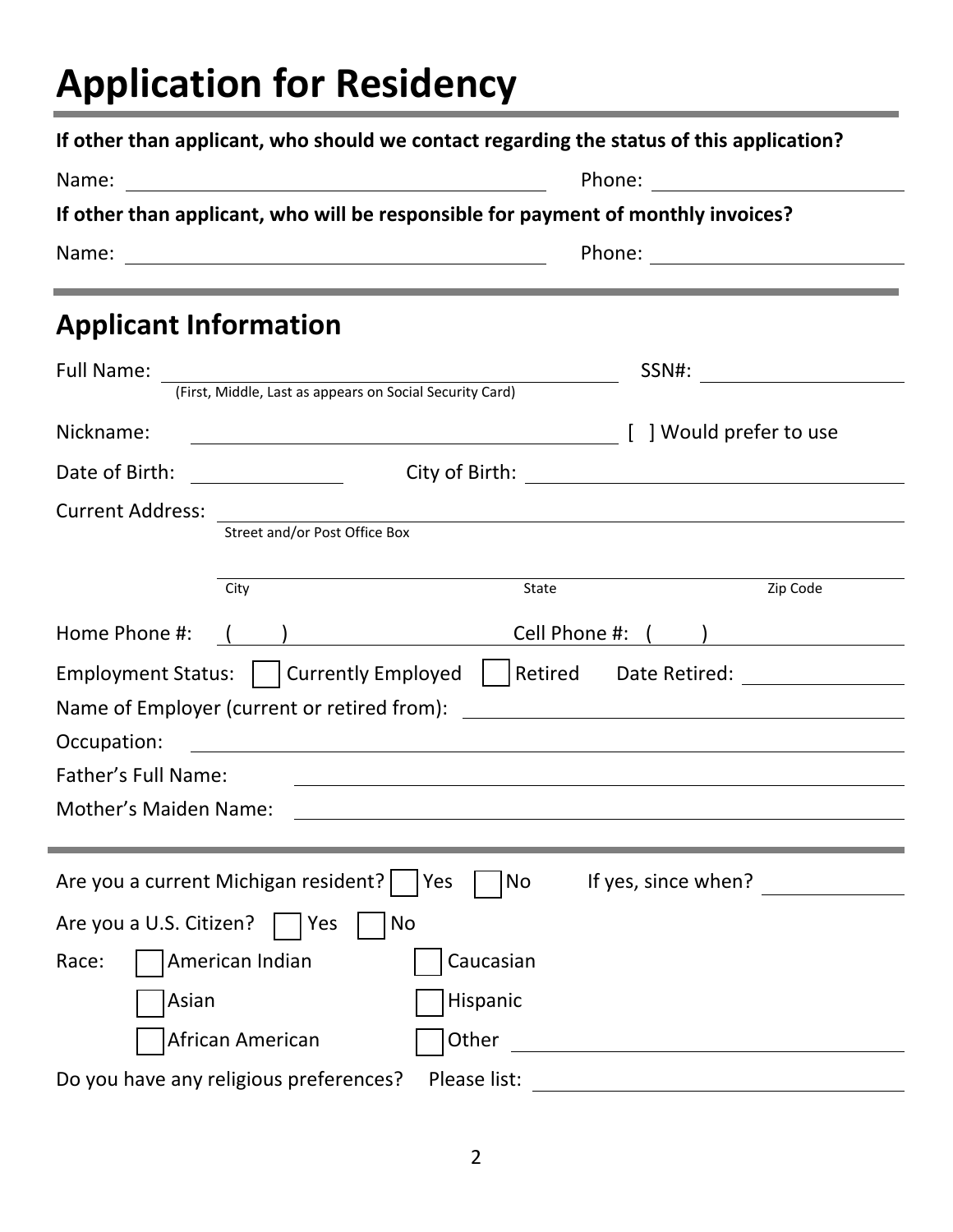| Are you a veteran of the U.S. Armed Services?<br>Yes<br>No                                                                                                                                                                            |  |  |  |
|---------------------------------------------------------------------------------------------------------------------------------------------------------------------------------------------------------------------------------------|--|--|--|
| Branch of service:<br>Dates of service: <u>_____________</u><br><u> 1980 - Johann Barbara, martin d</u>                                                                                                                               |  |  |  |
| Do you currently receive Veteran's Benefits?<br>Yes<br>  No                                                                                                                                                                           |  |  |  |
| Separated<br>Divorced<br>Single<br>Married<br>Widowed<br><b>Marital Status:</b><br>Name of Spouse:<br>Wedding Date: Wedding Date:<br><u> 2008 - Andrea Andrew Maria (h. 1878).</u><br>Spouse's Date of Birth: _______________________ |  |  |  |
| Spouse's Employment:   Currently Employed   Retired Date Retired:                                                                                                                                                                     |  |  |  |
| Spouse's Employer (current or retired from):<br><u> 1989 - Jan Samuel Barbara, margaret e</u>                                                                                                                                         |  |  |  |
| Spouse's Occupation:                                                                                                                                                                                                                  |  |  |  |
| Is the spouse a veteran of the U.S. Armed Services?<br><b>Yes</b><br>No                                                                                                                                                               |  |  |  |
| Check all statements that apply to your current living arrangement.                                                                                                                                                                   |  |  |  |
| I live alone.<br>I own my home.                                                                                                                                                                                                       |  |  |  |
| I live in a rental home.<br>I live with my spouse.                                                                                                                                                                                    |  |  |  |
| I live with a friend or relative other than a spouse.                                                                                                                                                                                 |  |  |  |
| Relationship:<br>Name:                                                                                                                                                                                                                |  |  |  |
| I live in an Adult Foster Care, Assisted Living or Skilled Nursing Facility.                                                                                                                                                          |  |  |  |
|                                                                                                                                                                                                                                       |  |  |  |
|                                                                                                                                                                                                                                       |  |  |  |
|                                                                                                                                                                                                                                       |  |  |  |

#### **Masonic Affiliation**

Are you currently one of the following? (Check all that apply.)

Member of a Michigan Lodge of Free and Accepted Masons

The wife, widow or mother of a member of a Michigan Lodge

A member of a Michigan Chapter of the Order of the Eastern Star

Lodge/Chapter Name & Number: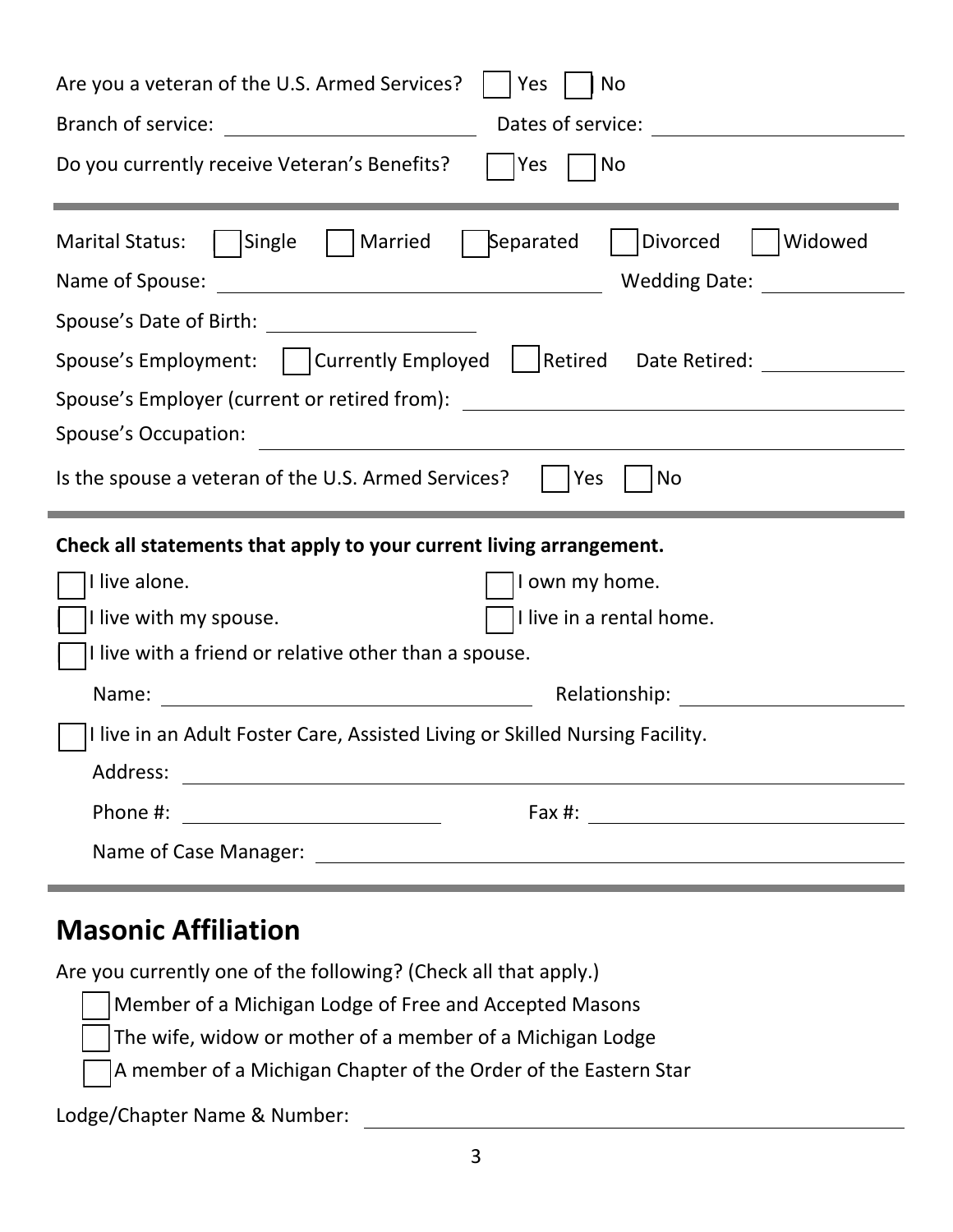## **Health Care Insurance (Complete or provide copies of front & back of each card.)**

| <b>Insurance Type</b><br>(Check all that apply)                                                                         | <b>Name Listed</b><br>on ID Card                                                                                       | <b>ID/Group/Contract</b><br><b>Number</b> |
|-------------------------------------------------------------------------------------------------------------------------|------------------------------------------------------------------------------------------------------------------------|-------------------------------------------|
| <b>Traditional Medicare</b>                                                                                             |                                                                                                                        |                                           |
| <b>Medicare Advantage</b>                                                                                               |                                                                                                                        |                                           |
| Are you on Medicare due to a disability?                                                                                | Yes<br>No                                                                                                              |                                           |
| Rx Drug Coverage                                                                                                        |                                                                                                                        |                                           |
| Rx Plan Name                                                                                                            | <u> Alexandria de la construcción de la construcción de la construcción de la construcción de la construcción de l</u> |                                           |
| Medicaid                                                                                                                |                                                                                                                        |                                           |
| Have you ever applied for Medicaid?                                                                                     | <b>Yes</b><br><b>No</b>                                                                                                |                                           |
|                                                                                                                         | If Yes, provide copy of application and details, <i>i.e.</i> pending, denied, etc.                                     |                                           |
|                                                                                                                         |                                                                                                                        |                                           |
|                                                                                                                         |                                                                                                                        |                                           |
| <b>Blue Cross/Blue Shield</b>                                                                                           |                                                                                                                        |                                           |
| Other Insurance                                                                                                         | <u> 1990 - Johann Barbara, martin a</u>                                                                                |                                           |
| Plan Name                                                                                                               | <u> 1980 - Johann Barbara, martxa eta politikar</u>                                                                    |                                           |
| spouse's Health Plan?<br>Does spouse currently receive Veteran's Black<br>Lung or Government Research Program Benefits? | Are you covered by a group Health Plan based on your present or former employer or a<br><b>Yes</b><br>No<br>Yes        | No                                        |
|                                                                                                                         | Have you ever had renal disease or been on kidney dialysis?                                                            | No<br>Yes                                 |
|                                                                                                                         | <b>Legal Information</b> (Please attach signed copies of all supporting documents.)                                    |                                           |
|                                                                                                                         | Has the court appointed a Guardian or Conservator for you?                                                             | Yes<br>No                                 |
| Name:                                                                                                                   | Phone:                                                                                                                 |                                           |
|                                                                                                                         | Do you have a Durable Power of Attorney (DPOA) for Health Care?                                                        | Yes<br> No                                |
| Name:                                                                                                                   | Phone                                                                                                                  |                                           |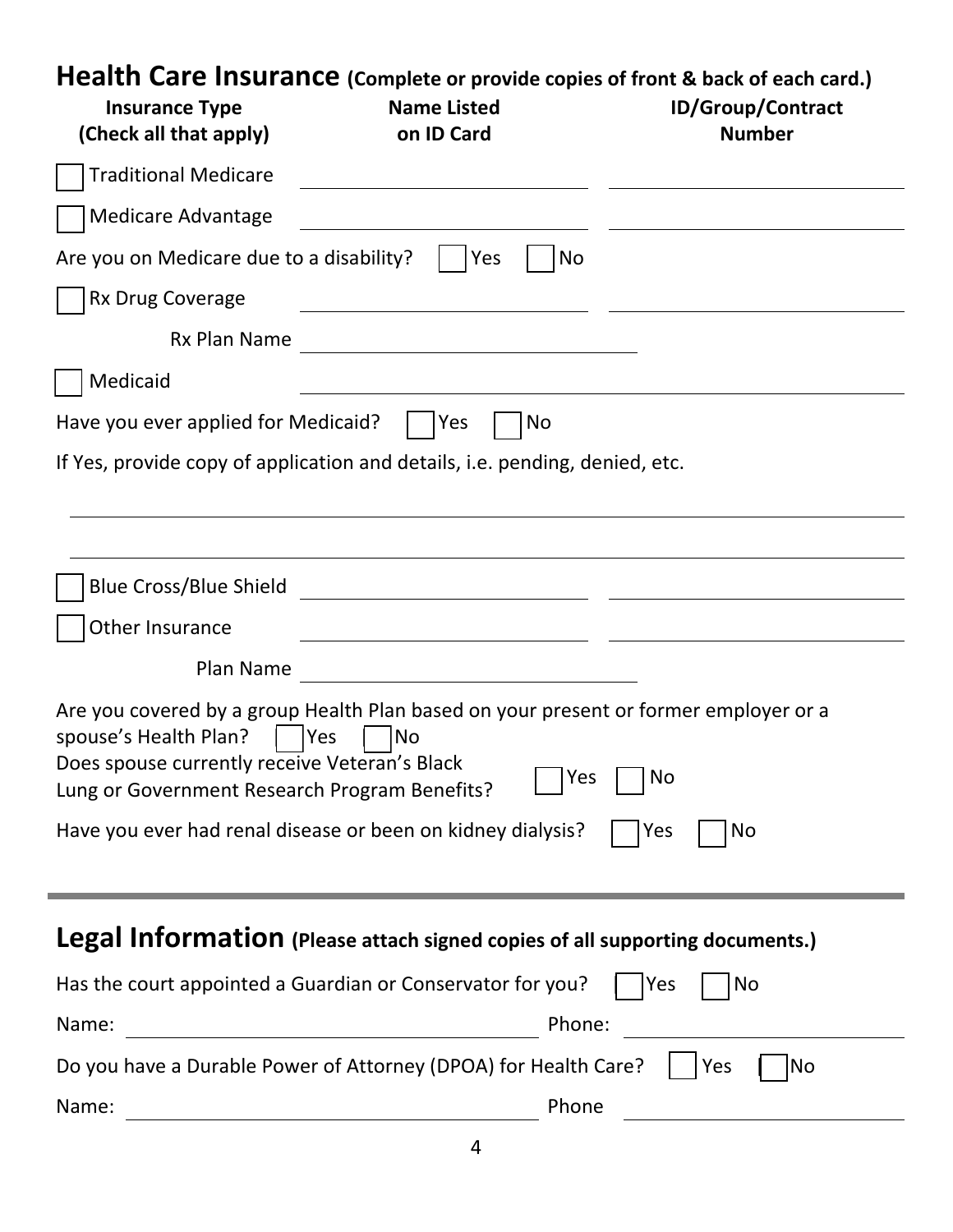|                                                                         | Do you have a Financial Durable Power of Attorney?                                                                                                                  | Yes<br>No                                                                                                              |                                                 |
|-------------------------------------------------------------------------|---------------------------------------------------------------------------------------------------------------------------------------------------------------------|------------------------------------------------------------------------------------------------------------------------|-------------------------------------------------|
|                                                                         | Do you have a Living Will or Advance Directives?<br>In case of death, I desire to be $\vert$   Buried<br>Have you made arrangements for your funeral and/or burial? | <b>Yes</b><br>No<br>Cremated<br>Yes                                                                                    | No                                              |
| <b>Funeral Home:</b>                                                    |                                                                                                                                                                     | Phone:                                                                                                                 | <u> 1989 - Andrea Station Barbara (h. 1989)</u> |
| Address:                                                                |                                                                                                                                                                     |                                                                                                                        |                                                 |
| Please attach a copy of your pre-paid funeral agreement.                |                                                                                                                                                                     |                                                                                                                        |                                                 |
| In case of emergency please notify:<br><b>Primary Emergency Contact</b> |                                                                                                                                                                     |                                                                                                                        |                                                 |
|                                                                         |                                                                                                                                                                     |                                                                                                                        |                                                 |
| <b>Current Address:</b>                                                 | Street and/or Post Office Box                                                                                                                                       |                                                                                                                        |                                                 |
|                                                                         | City                                                                                                                                                                | State                                                                                                                  | Zip Code                                        |
| Home Phone #:                                                           | $\left(\begin{array}{c} \begin{array}{c} \end{array}\\ \end{array}\right)$                                                                                          | Cell Phone #: <u>( )</u>                                                                                               |                                                 |
| <b>Email Address:</b>                                                   |                                                                                                                                                                     | <u> 1989 - Johann Stoff, amerikansk politiker (d. 1989)</u>                                                            |                                                 |
| <b>Secondary Emergency Contact</b>                                      |                                                                                                                                                                     |                                                                                                                        |                                                 |
|                                                                         |                                                                                                                                                                     |                                                                                                                        |                                                 |
| <b>Current Address:</b>                                                 | Street and/or Post Office Box                                                                                                                                       | <u> 1989 - Johann Stoff, deutscher Stoff, der Stoff, der Stoff, der Stoff, der Stoff, der Stoff, der Stoff, der S</u>  |                                                 |
|                                                                         | City                                                                                                                                                                | State                                                                                                                  | Zip Code                                        |
| Home Phone #:                                                           | $\left(\begin{array}{cc} \end{array}\right)$                                                                                                                        | Cell Phone #: ( )                                                                                                      |                                                 |
| <b>Email Address:</b>                                                   |                                                                                                                                                                     | <u> 1989 - Johann Stoff, deutscher Stoffen und der Stoffen und der Stoffen und der Stoffen und der Stoffen und der</u> |                                                 |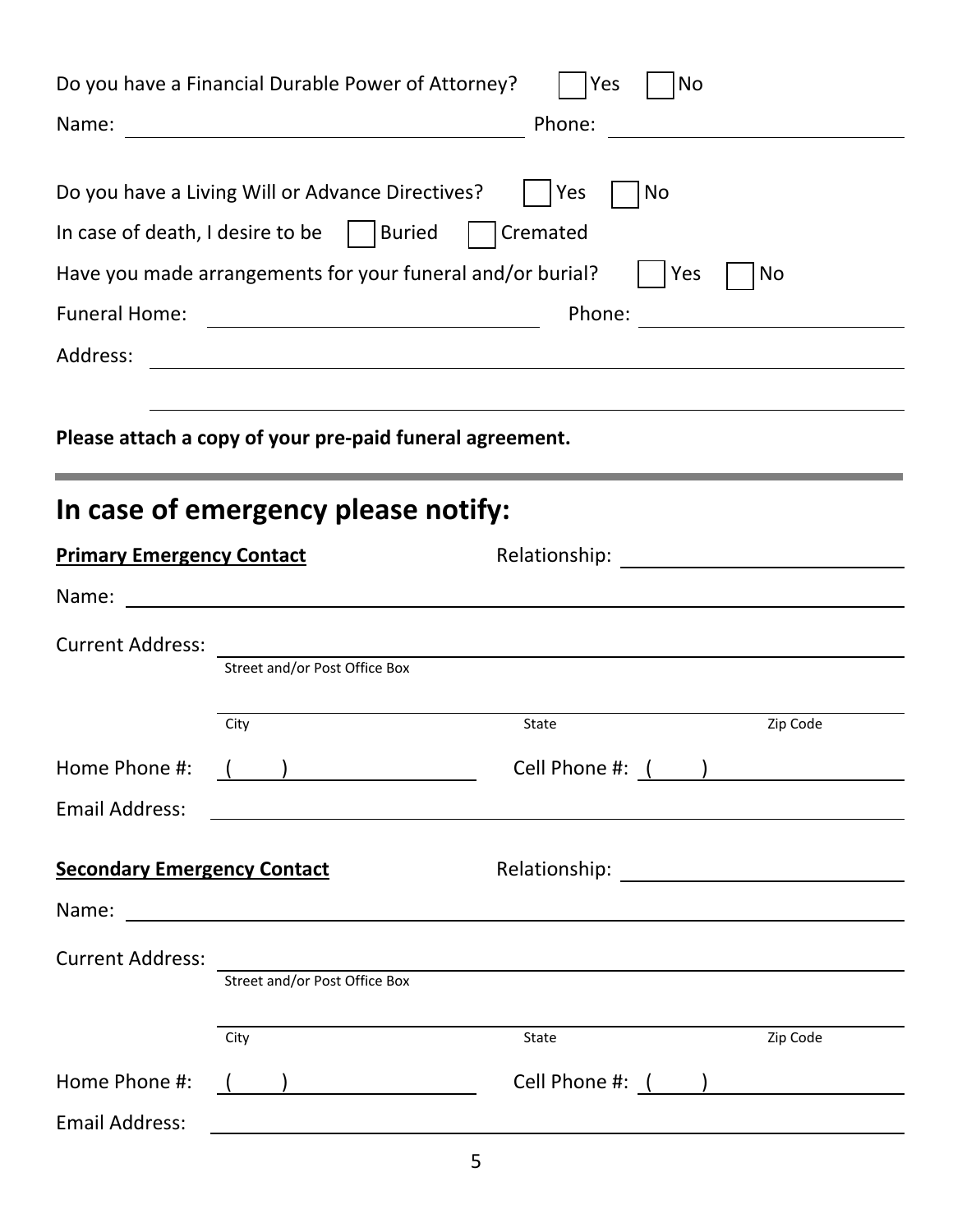### **Financial Worksheet**

#### **IMPORTANT NOTE: YOU MUST ATTACH REQUESTED DOCUMENTATION**

List monthly income from all sources and attach proof of amounts, i.e. Social Security benefit statements, pension check stubs, annuity or rental contract, etc.

| Social Security:         | $\mathsf{S}$ | Dividends:         |     |
|--------------------------|--------------|--------------------|-----|
| Pensions:                |              | Annuity Income: \$ |     |
| VA Benefits:             |              | Rental Income:     | S S |
| Interest Income: $\oint$ |              | Other Income:      |     |
|                          |              |                    |     |

Do you have any such assets as listed below? If yes, please list the current value of the asset, how it is titled, and attach requested documentation.

| <b>Account</b>                                                                            | <b>Yes or No</b>           | <b>Current Amount</b> | How is it Titled? |
|-------------------------------------------------------------------------------------------|----------------------------|-----------------------|-------------------|
| <b>Checking/Money Market</b><br><b>Current statement</b>                                  | Yes<br>N <sub>o</sub>      | \$                    |                   |
| Savings/CDs<br><b>Current statement</b>                                                   | Yes<br>No.                 | \$                    |                   |
| Autos/RVs<br>Title or Registration                                                        | Yes<br>No                  | \$                    |                   |
| Home<br>Deed & Tax Statement/SEV                                                          | .<br>Yes<br>N <sub>o</sub> | \$                    |                   |
| <b>Other Real Estate</b><br>Deed & Tax Statement/SEV                                      | No<br>Yes                  | \$                    |                   |
| <b>Land Contract</b><br>Contract/Payment Schedule                                         | Yes<br>No                  | \$                    |                   |
| <b>Stocks/Bonds</b><br><b>Current statement</b>                                           | Yes<br>No.                 | \$                    |                   |
| <b>Other Investments</b><br>Annuities, Mutual Funds, etc.<br>Contract/Current statement   | <b>Yes</b><br>No.          | \$                    |                   |
| Life Insurance<br>Proof of face value and cash<br>surrender value                         | lNo<br>Yes                 | \$                    |                   |
| <b>Prepaid Funeral</b><br>Statement of "Goods &<br>Services" and Irrevocable<br>Statement | No<br>Yes                  | \$                    |                   |
| <b>Cemetery Plot</b><br>Copy of Deed                                                      | Yes<br>No                  | \$                    |                   |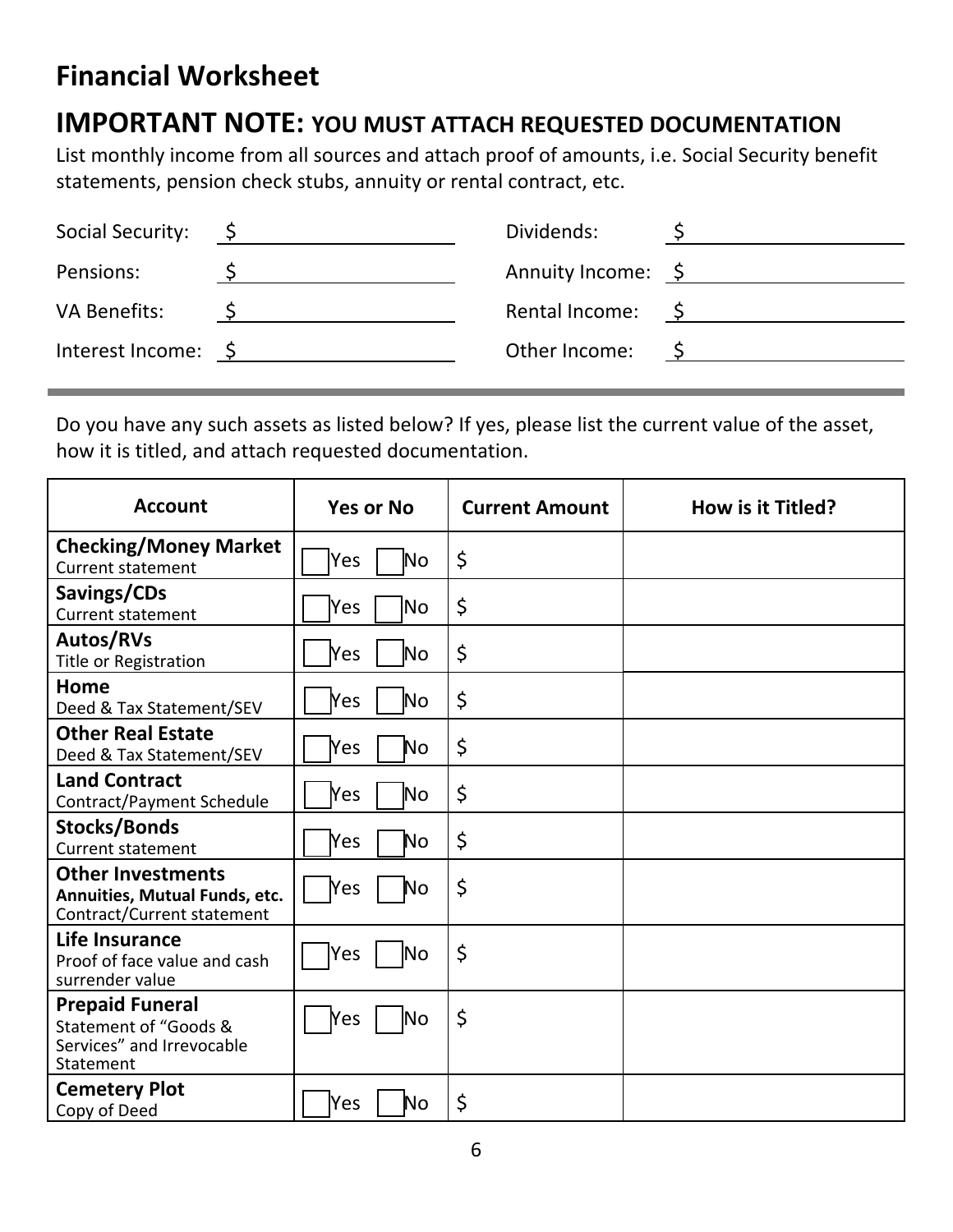#### **LIST MONTHLY EXPENSES FOR THE FOLLOWING:**

| Mortgage:<br><u> 1980 - Johann Barnett, fransk politik (</u>                                                                                                                                                                                                                                                                                                                                                                                                           | Notes/Loans: | $\ddot{\zeta}$      |  |
|------------------------------------------------------------------------------------------------------------------------------------------------------------------------------------------------------------------------------------------------------------------------------------------------------------------------------------------------------------------------------------------------------------------------------------------------------------------------|--------------|---------------------|--|
| Property Taxes: \$                                                                                                                                                                                                                                                                                                                                                                                                                                                     |              | Credit Card Debt \$ |  |
| Home Insurance: $\oint$                                                                                                                                                                                                                                                                                                                                                                                                                                                | Other:       |                     |  |
| In the past five (5) years immediately preceding the date of this application, have you sold,<br>given away, or transferred ownership, or removed or added a name on any asset(s) or have<br>you had a judgment/bankruptcy entered against your assets?<br>Yes<br><b>No</b><br>If yes, please write a description of each asset, its value, the date of sale/gift/transfer,<br>recipient, and the recipient's relationship to you. Complete documentation is required. |              |                     |  |
| <b>Asset Description:</b>                                                                                                                                                                                                                                                                                                                                                                                                                                              |              |                     |  |
| Value:<br><u> 1980 - Andrea Andrew Maria (h. 1980).</u>                                                                                                                                                                                                                                                                                                                                                                                                                |              |                     |  |
| Date of Sale/Gift/Transfer:                                                                                                                                                                                                                                                                                                                                                                                                                                            |              |                     |  |
| <b>Recipient:</b>                                                                                                                                                                                                                                                                                                                                                                                                                                                      |              |                     |  |
| <b>Recipient's Relationship to You:</b>                                                                                                                                                                                                                                                                                                                                                                                                                                |              |                     |  |
| <b>Additional Information:</b>                                                                                                                                                                                                                                                                                                                                                                                                                                         |              |                     |  |
|                                                                                                                                                                                                                                                                                                                                                                                                                                                                        |              |                     |  |
| <b>Asset Description:</b><br><u> 1989 - Johann John Stein, markin sanadi a shekara 1989 - An an tsarani a shekara 1989 - An an tsarani a sheka</u><br>Value:                                                                                                                                                                                                                                                                                                           |              |                     |  |
| Date of Sale/Gift/Transfer:<br><u> 1980 - Johann John Stein, markin fizik eta idazlea (</u>                                                                                                                                                                                                                                                                                                                                                                            |              |                     |  |
| <b>Recipient:</b>                                                                                                                                                                                                                                                                                                                                                                                                                                                      |              |                     |  |
| <b>Recipient's Relationship to You:</b><br><u> 1989 - John Stein, Amerikaansk politiker (</u>                                                                                                                                                                                                                                                                                                                                                                          |              |                     |  |
| <b>Additional Information:</b>                                                                                                                                                                                                                                                                                                                                                                                                                                         |              |                     |  |